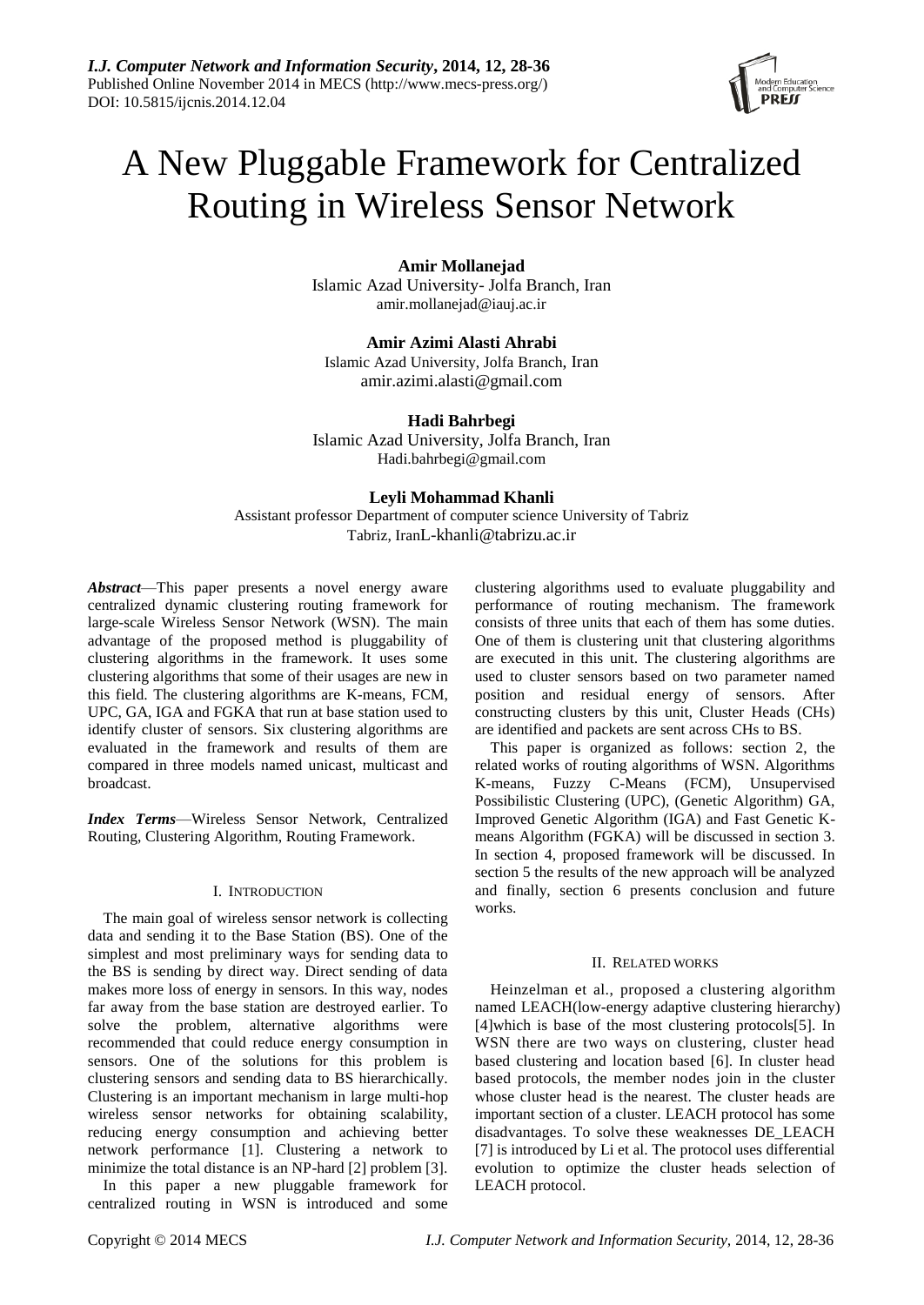SPIN [8] (Sensor Protocol for Information via Negotiation) is proposed to reduce amount of data messages while data sending to any node in the network. In this protocol meta-data information used to negotiate between nodes across 3-way handshaking. This avoids the transmission of redundant data in the network. A new method named DirQ is proposed in [9] that decreases energy consumption and quantity of sent messages. Kulkarni et al. proposed AIMRP protocol [10] that organizes the network into tiers around a base station, and progressively routes packets by forwarding them to a closer tier from the base station.

In the other work He et al. proposed new approaches that combines genetic algorithm and Fuzzy C-Means clustering algorithm to balance energy [11]. To divide cluster to equal size Yu et al. [12] presented a competition radius for cluster head selection.

Xiang et al. [13] proposed the clustering algorithm based on the best angle and the best single-hop distance, which can only be used in circle sensing area with base station in the center. In a corona-based WSN Ferng et al. proposed static clusters with dynamic structures by utilizing virtual points[14]. One of the limitations of this method is that the base station should be placed in center.

#### III. CLUSTERING METHODS

In this section, three groups of algorithms were presented to consider the application of protocol. These groups include: noise-resistant algorithms, heuristic algorithms, and evolutionary algorithms.

Heuristic algorithms use alternating optimization to cluster problem space. For example Fuzzy C-Means (FCM) [15]and K-Means [16] algorithms belongs to this category. The main problem of the algorithms is surrounded in local optimums but they have high execution speed.

Noise-resistant algorithms are ignored noisy points or outliers on the search space. In this paper possibilistic noise-resistant algorithms are used. This category of clustering algorithm is introduced by Krishnapuram et al. They proposed a new method named Possibilistic C-Means (PCM) algorithm [17] & [18]. The main disadvantages of PCM are as follows: it generates coincident clusters and also it is very sensitive to initial points. UPC [19] is based on PCM algorithm and also resistant against noisy data. To solve problems of PCM, Yang and Wu proposed a new algorithm called UPC. It combines the objective function of FCM and two cluster validity indices to facilitate tuning of algorithm parameters.

An evolutionary algorithm (EA) uses mechanisms inspired by biological evolution, such as reproduction, mutation, recombination, and selection. Genetic

algorithm is one of the EA that used in the clustering problem. In this paper three genetic algorithms based clustering method named GA, IGA, and FGKA are evaluated.

The main advantage of using of these algorithms is that they are not surrounded in local optimums. Generally they use some operators such as crossover, mutation and selection. IGA is introduced in [20] and uses an extra operator named K-Means. K-means algorithm is used to obtain initial population. This leads to improve the convergences of the algorithm. FGKA is similar to GA but it uses K-means algorithm after each mutation. Selection operator selects next population from output of the K-means algorithm. The evolution takes place until the termination condition is reached [21].

#### IV. PLUGGABLE CENTRALIZED ROUTING FRAMEWORK

In this section the new framework named PCRF is introduced. The framework consists of three units: Data Gathering and Energy Evaluation Unit (DGEEU), Clustering Unit (CU), and Notification Unit (NU). Fig. 1 shows the structure of the PCRF.



Fig 1. Structure of the PCRF

#### *A. Data Gathering and Energy Evaluation Unit*

This unit has two responsibilities. One of them is to gather required information about the sensors and the other is to decide whether collected information should be clustered or not. Required information is consists of sensed data, sensors position and residual sensors energy. Fig. 2 shows the algorithm of this unit.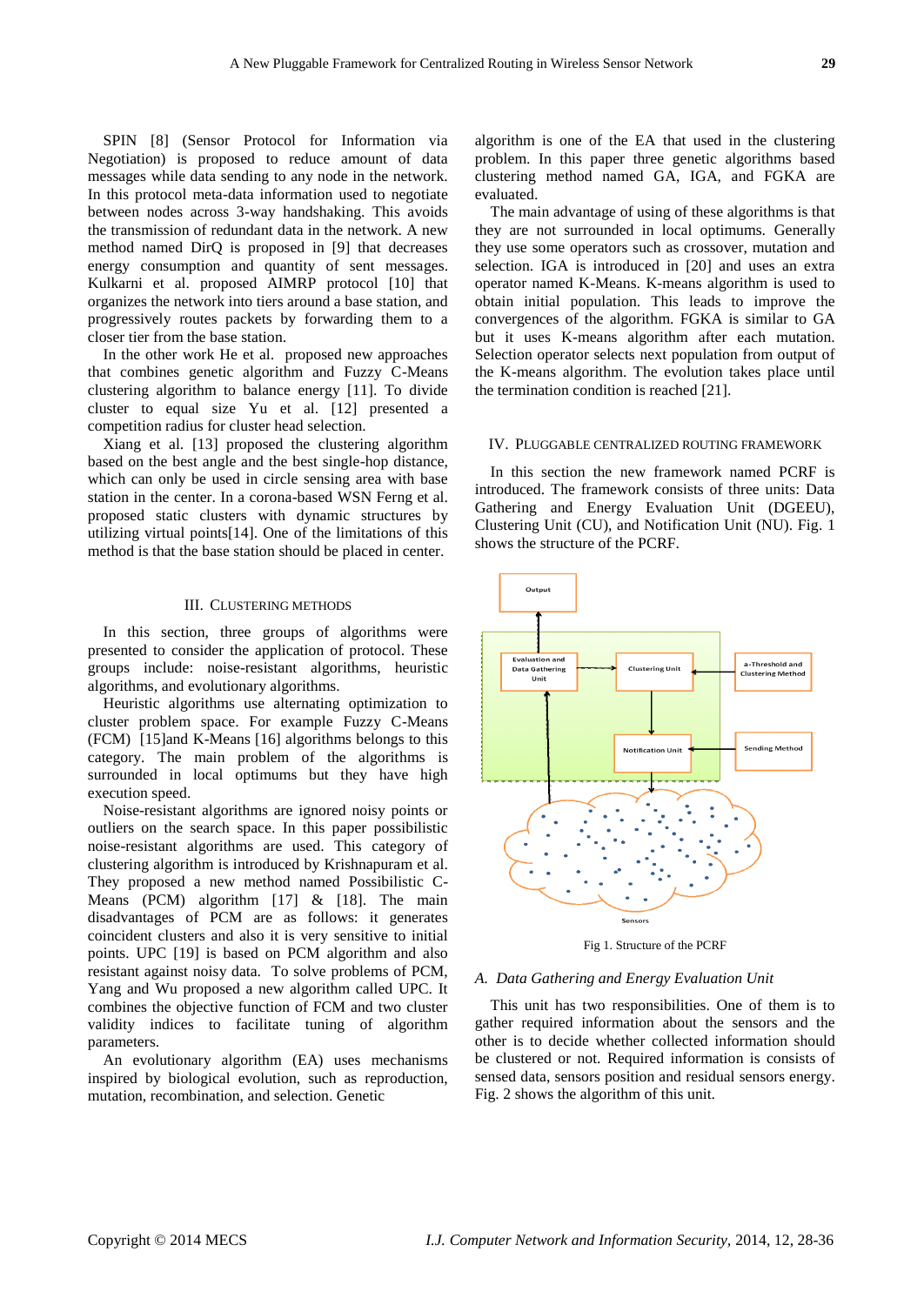

Fig 2. Algorithm of Data Gathering and Energy Evaluation Unit

## *B. Clustering Unit*

This unit is responsible to cluster all sensor nodes based on sensor positions and their residual energy. This unit is the core unit and pluggable section of the framework. Any clustering algorithm can be used in this unit. Note that each clustering algorithm should implement a specific interface. The interface should have a method that gets POSITIONS and ENERGY array from DGEEU unit then returns resulted clusters and their cluster heads. Cluster head is a nearest node to center of cluster (based on position and residual energy). When number of alive sensors are little than a threshold value, each alive sensor marked as Cluster Head and then forwarded to next unit. Fig. 3 shows the algorithm of this unit.

Each clustering method should find nearest sensor to the center of each cluster as Cluster Head sensor. Equation (1) shows this calculation.

$$
CHi = min(Dis \tan ce(Ci, S))
$$
\n(1)

Where  $C_i$  is center point of cluster I and S is set of sensor vectors in cluster i.

#### *C. Notification Unit*

This unit is responsible to notify all information about clusters and cluster heads to all sensors. This unit is simple unit that gets information about clusters and their heads from CU unit and sending method from outside of framework. In this paper three sending methods are used named Broadcast Method, Multicast Method and Unicast Method.



Fig 3. Algorithm of Clustering Unit

#### *1) Broadcast Method*

This method makes an array for showing the structures of cluster that includes corresponding head-clusters of each cluster. The index of this array indicates the sensor ID. By receiving controlling packet, each sensor reads array value corresponds to its ID from array. By reading the value, sensor finds Cluster Head ID if this ID is equal to own ID that sensor is selected as CH. Each sensor must send collected data to head-cluster. Fig. 4 shows an example of this controlling packet.

| Index/ID |  |  | O |  |  |
|----------|--|--|---|--|--|
|          |  |  |   |  |  |

Fig 4. Broad cast packet

The above figure indicates information of two clusters. Sensors with IDs 1, 3, 4 and 6 belong to first cluster with CH ID 3 and sensors with IDs 2, 5, 7, 8 and 9 belong to second cluster with CH ID7. As you can see, these clusters are separated based on the number of the headcluster. The base station chose the sensors 3 and 7 as the head-cluster for two clusters. The following equation is used to determine the length of controlling packet.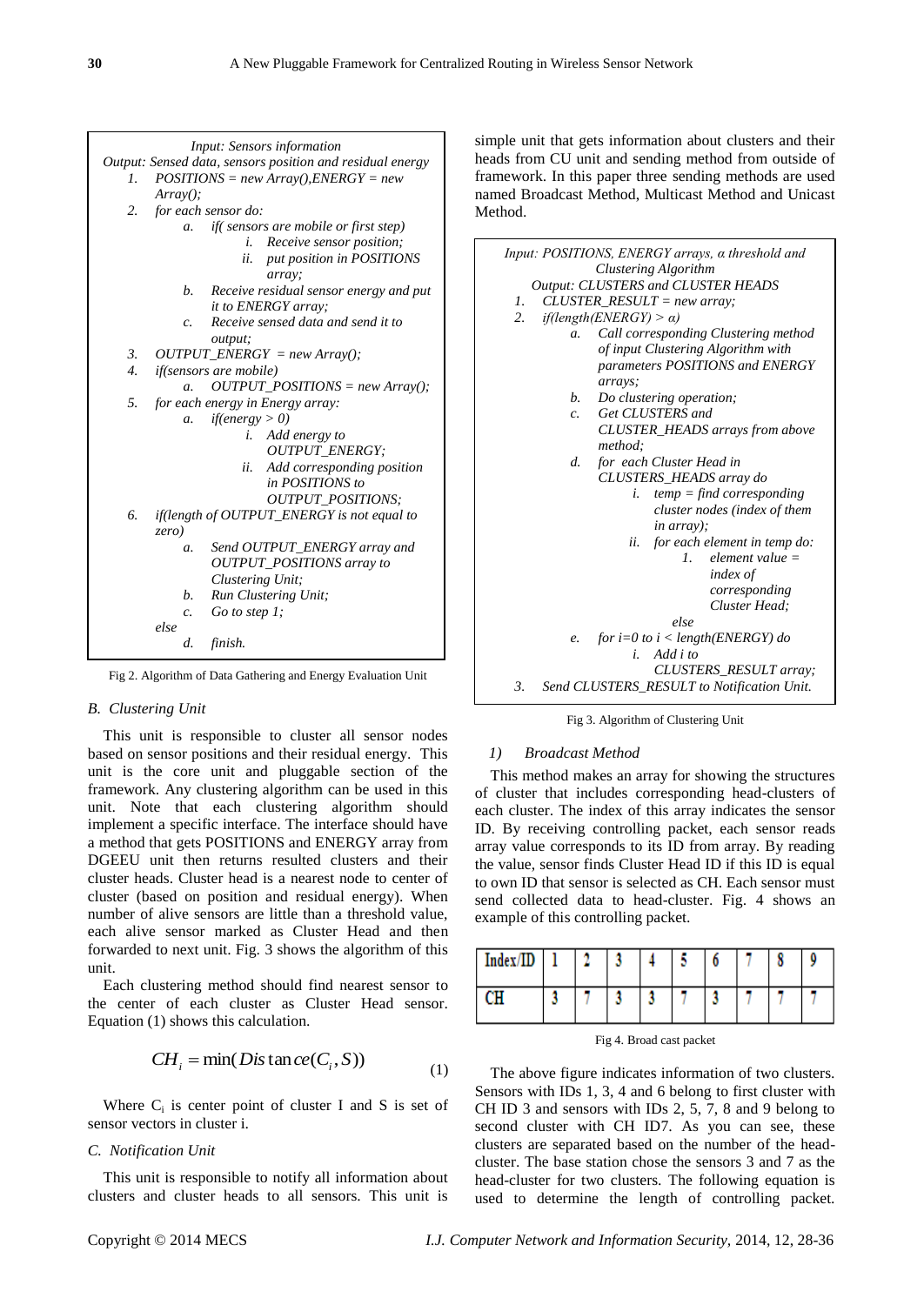$$
PacketLength_{Broadcast} = n \times l \tag{2}
$$

Where n is the number of sensors and l is the size of each entry of array in byte.

### *2) Multicast Method*

**PacketLength<sub>ondow</sub>**  $-2\times1$  **(2)**  $\frac{1}{2}$  **(2)**  $\frac{1}{2}$  **(2)**  $\frac{1}{2}$  **(2)**  $\frac{1}{2}$  **(2)**  $\frac{1}{2}$  **(3)**  $\frac{1}{2}$  **(3)**  $\frac{1}{2}$  **(3)**  $\frac{1}{2}$  **(3)**  $\frac{1}{2}$  **(3)**  $\frac{1}{2}$  **(3)**  $\frac{1}{2}$  **(3)**  $\frac{1}{2}$  **(3)**  $\frac{1}{2}$  **(3) \frac{1** In this method, according to clusters some packets containing array are constructed and directly sent by base station to correspond cluster. This message is an array of sensors of each cluster and its corresponding head-cluster. Fig. 5 shows a sample packet for a cluster, Last element in the array is CH ID. The first five elements of array indicate cluster elements. The sixth element of array is CH. All sensors in the cluster receive this packet and find own ID from array then read last element and find who the CH is. It is possible some sensors receive sent packet of neighbor clusters. Also, by considering array elements, they find out that belong to this cluster or not. The length of array is related to number of sensors in each cluster.



Fig 5. Multicast packet

#### *3) Unicast Method*

In this method small controlling packets contains CH ID of each element are directly sent by base station to each sensor. If received ID in the packet is equal to own ID of sensor therefore the sensor notice that is selected as CH. After this phase each element of cluster sends a message to CH to construct TDMA [\[1\]](#page-7-0) controlling packet by CH. TDMA algorithm is also used in broadcast and multicast protocols.

# V. NETWORK MODEL AND ASSUMPTIONS

In this section some assumptions and data communication algorithms are investigated. We make following assumptions for our sensor network:

1. Network environment is in a two Dimensional space with a specific width and length and sensors are placed in positions with a specific width and length,

2. Nodes are dispersed randomly following a Uniform Distribution and they equipped with a GPS set,

3. The energy of sensor nodes cannot be recharged,

4. The nodes are capable of transmitting at variable power levels depending on the distance to the receiver as in [\[2,](#page-7-1) [3\]](#page-7-2). For instance, the MICA Motes use MSP430 [\[3,](#page-7-2) [4\]](#page-7-3) series micro controller which can be programmed to 31 different power levels,

5. BS is distinguished from other nodes by its unlimited energy supply,

6. BS is capable to send packet in three model; unicast, multicast, broadcast,

7. The connectivity requirement achieved being used by an adaptive transmits power, where node increases its transmission power to reach CH.

Radio model in [\[5\]](#page-7-4) is selected. In this model, for a short transmission range such as within clusters, the energy consumed by a transmit amplifier that is proportional to  $d^2$ , where d is the distance between nodes. However, for a long transmission range such as from a cluster head to the base station, the energy consumed that is proportional to  $d^4$ . By using given radio model, the energy consumed ET<sub>ij</sub> to transmit a message of l-bits length from a node i to a node j is given by  $(1)$  and  $(2)$  for long and short distances, respectively [\[4\]](#page-7-3).

$$
E_{Tx}(l,d) = E_{Tx-\text{elec}}(l) + E_{Tx-\text{amp}}(l,d)
$$
  
= 
$$
\begin{cases} lE_{\text{elec}} + l\epsilon_{\text{fs}}d^2, & d < d_o \\ lE_{\text{elec}} + l\epsilon_{\text{mp}}d^4, & d \ge d_o. \end{cases}
$$
 (3)

Where  $E_{Tx}$  is total transmit energy and  $E_{elec}$  is the electronic energy.  $\varepsilon_{mp}$  is the energy required by transmit amplifier to maintain an accepable signal to noise ratio in order to transfer data message reliably.  $\varepsilon_{fs}$  is transmit parameter related to the free-space [2002 helsman]. To receive the message, the radio is:

$$
E_{RX} = E_{elec} \times l \tag{4}
$$

Where  $E_{RX}$  is energy cost incurred in the receiver of the destination node [\[4\]](#page-7-3).

#### VI. EXPERIMENTAL RESULTS

In this section results of the framework with six clustering algorithms and three sending methods are evaluated and compared to LEACH protocol. MATLAB software is used to simulate the framework and other protocols.

Performance is evaluated by quantitative metrics of network lifetime, average energy dissipation, total data messages successfully delivered, First Node Dies (FND), Half of the Nodes alive (HNA) [\[6\]](#page-7-5) and number of nodes that are alive. We consider N nodes that randomly dispersed in  $200 \times 200$  of square fields with a single BS are located at (50,175). Table 1 shows the simulations parameters. Each simulation result shown below is the average of 20 independent experiments where each experiment uses a different randomly-generated uniform topology of sensor nodes. Note that in all experimental results sending methods have no effect on LEACH protocol.

Table 1. PARAMETERS USED IN SIMULATIONS

| Value                 | Parameter             |  |  |  |  |
|-----------------------|-----------------------|--|--|--|--|
| $(0,0)$ ~ $(200,200)$ | Network Filed         |  |  |  |  |
| $100 - 500$           | Node numbers          |  |  |  |  |
| 40 <sub>m</sub>       | Cluster radius r      |  |  |  |  |
| 15m                   | Sensing radius rs     |  |  |  |  |
| (50, 175)             | Sink position         |  |  |  |  |
| 0.5J                  | <i>Initial energy</i> |  |  |  |  |
| 2000 Bytes            | Data packet size      |  |  |  |  |
| 10 Bytes              | Broadcast packet size |  |  |  |  |
| 0.01 J                | Ethreshold            |  |  |  |  |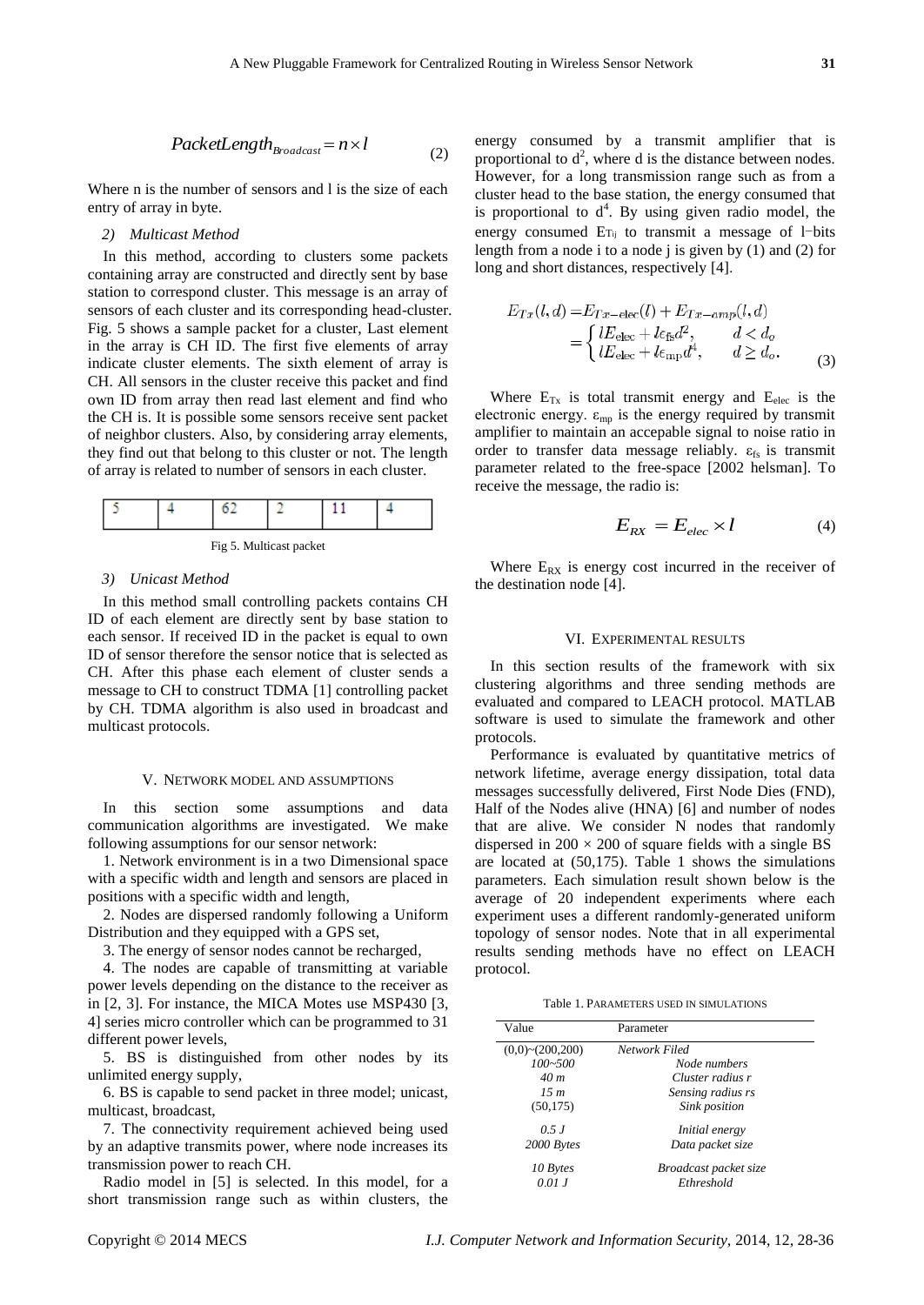#### *A) Alive Sensors in Each Round*

This measure investigates number of alive sensors in each round in three methods of sending data.

#### *1) Broadcast Method*

Fig. 1 shows network life time and number of alive nodes across broadcasting method of framework with six clustering algorithms and compares them to LEACH protocol. The shortest network life time belongs to LEACH protocol with 1455 rounds and the longest one belongs to FGKA with 2675 rounds. As shown in Fig. 1, in LEACH protocol after passing a period of time, sensors start to die with more speed and network energy disappear with steep slope, but in other algorithms this slope is gentle and it can be said that the network is more stable.



Fig 6. Number of live node per round in broadcast model

## *2) Multicast Method*

Fig. 2 shows network life time and number of live nodes across multicasting method of framework with six clustering algorithms. The result of the framework compared with LEACH protocol. Same as the broadcasting method, the shortest network life time belongs to LEACH protocol with 1426 rounds and the longest one belongs to UPC with 2844 rounds. As shown in Fig. 2, same as broadcasting method, in LEACH protocol, sensors start to die with more speed and network energy disappear with steep slope, but in other algorithms this slope is gentle and it can be said that the network is more stable.



Fig 7. Number of alive node per round in multicast model

#### *3) Unicast Method*

Fig. 3 shows network life time and alive nodes across unicasting method of framework. The results also compared with LEACH protocol result. Same as the broadcasting and multicasting methods, the shortest network life time belongs to LEACH protocol with 1455 rounds and the longest one belongs to FCM with 3161 rounds. As shown in Fig. 3, same as other methods, in LEACH protocol, sensors start to die and network energy suddenly disappeared. The results show that in other algorithms, network is more stable than LEACH protocol.



Fig 8. Number of alive node per round in unicast model

Initial energy of each sensor is 0.5 joule. In this section, we compare the results of simulation for average energy dissipation for proposed framework and LEACH protocol.

#### *B) Average energy dissipation*

#### *1) Broadcast Method*

Fig. 4 shows average energy dissipation in each round in broadcast method. As shown in Fig. 4, in LEACH protocol all energy of sensors is consumed in 1455 rounds but in FGKA that is 2675 rounds.



Fig 9. Average energy dissipation per Round in broadcast model

#### *2) Multicast Method*

Fig. 5 shows average energy dissipation in each round in multicasting method. In LEACH protocol and UPC all energy of sensors are consumed in 1455 and 2844 rounds respectively.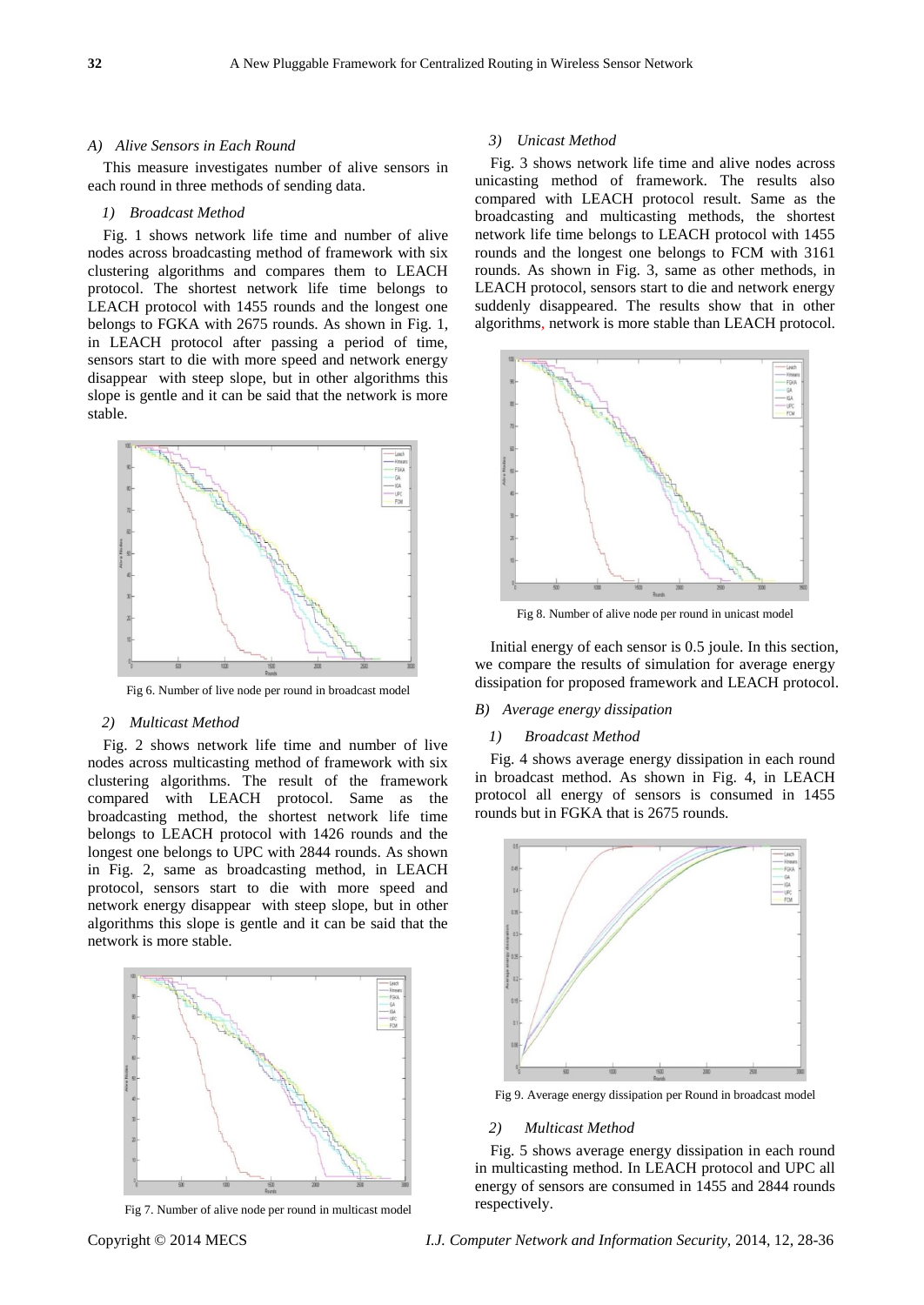

Fig 10. Average energy dissipation per Round in multicast model

## *3) Unicast Method*

Fig. 6 shows average energy dissipation in each round in unicasting method. In LEACH protocol and FCM all energy of sensors are consumed in 1455 and 3161 rounds respectively.



Fig 11. Average energy dissipation per Round in unicast model

# *C) Number of data messages received at the base station*

In this section all received data packets in base station in each round are compared with together in different sending methods.

## *1) Broadcast Method*

Fig. 7 shows received data packets in base station for broadcasting method. As shown in the figure, all received data packets in base station in LEACH protocol are 77586 packets. For this measure highest value belongs to IGA with 145997 packets.



Fig 12. Comparison total number of data messages received at the base station in broadcast model between LEACH and proposed algorithms

#### *2) Multicast Method*

Fig. 8 shows received data packets in base station for multicasting method. This measure is 76694 and 156184 in LEACH protocol and FGKA respectively.



Fig 13. Comparison total number of data messages received at the base station in multicast model between LEACH and proposed algorithms

#### *3) Unicast Method*

Fig. 9 shows received data packets in base station for unicasting method. This measure is 77289 and 170717 in LEACH protocol and IGA respectively.



Fig 14. Comparison total number of data messages received at the base station in unicast model between LEACH and proposed algorithms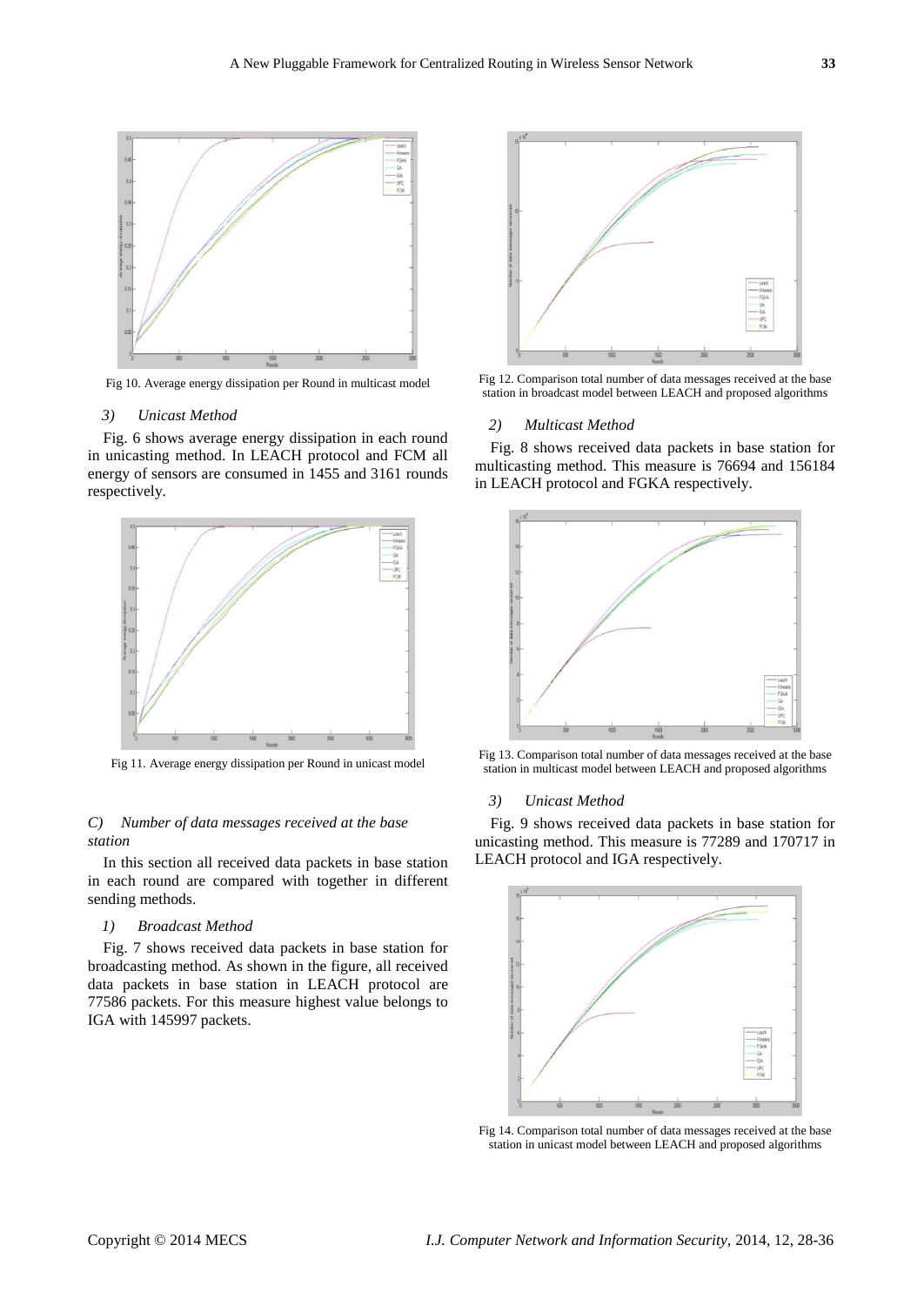#### *D) The First Node Die and Half of Nodes Alive*

This section compares two criteria of the First Node Die (FND) and Half of Nodes Alive (HNA) by proposed framework and LEACH protocol [\[7\]](#page-7-6). FND indicates round of the first dead node. HNA also, indicates round of half of live nodes.

## *1) Broadcast Method*

Fig. 10 shows comparison of results for FND metric. As shown in the figure, the first node in LEACH protocol dies in round 295 and in UPC method is round 95.

Fig. 11 shows the comparison results for HNA of LEACH protocol and proposed framework algorithms for methods in broadcasting method. As shown in the figure, LEACH protocols and FCM have values 767 and 1579 respectively. It means that FCM result is nearly two times of the results in LEACH protocol. This results show in LEACH protocol, sensors are dead with high speed. Also the stability of the framework is approved by these metric values.



Fig 15. Network life time comparison using FND criteria in broadcast model between LEACH and proposed algorithms



Fig 16. Network life time comparison using HNA criteria in broadcast model between LEACH and proposed algorithm

## *2) Multicast Method*

Fig. 12 shows comparison of results for FND metric. As shown in the figure, the first node in LEACH protocol dies in round 284 and in UPC method is round 95.

Fig. 13 shows the comparison results for HNA of LEACH protocol and proposed framework algorithms for methods in multicasting method. As shown in the figure, LEACH protocols and FGKA have values 759 and 1681. Same as the broadcasting method, in LEACH protocol, sensors are dead with high speed.



Fig 17. Network life time comparison using FND criteria in multicast model between LEACH and proposed algorithms



Fig 18. Network life time comparison using HNA criteria in multicast model between LEACH and proposed algorithm

#### *3) Unicast Method*

Fig. 14 shows comparison of results for FND metric. As shown in the figure, the first node in UPC algorithm dies in round 97 and in LEACH protocol is round 276.

Fig. 15 shows the results for HNA of LEACH protocol and proposed framework algorithms for unicasting method. As shown in the figure, LEACH protocols and FCM have values 767 and 1792. Same as other methods, in LEACH protocol, sensors are dead with high speed.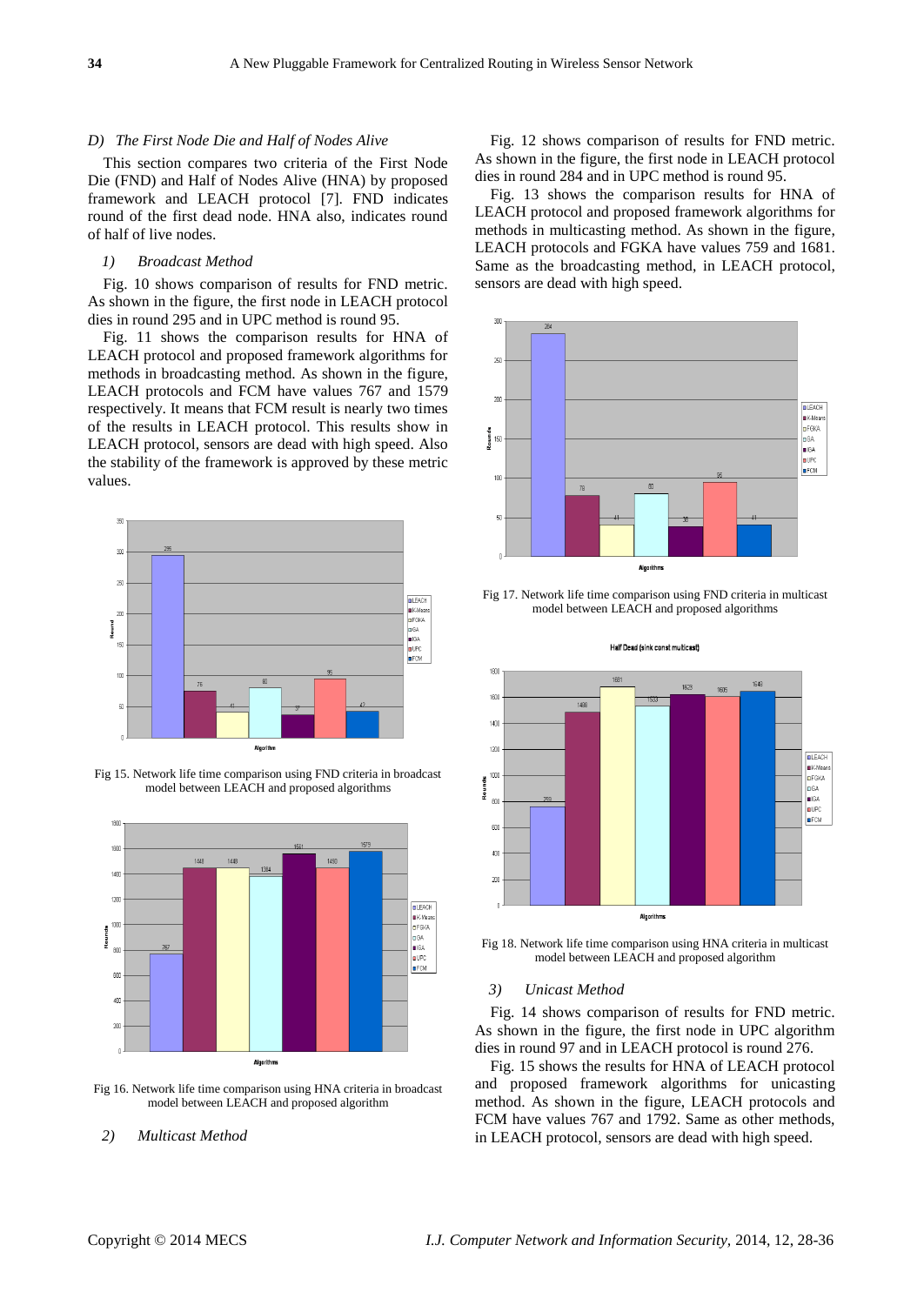

Fig 19. Network life time comparison using FND criteria in unicast model between LEACH and proposed algorithms



Fig 20. Network life time comparison using HNA criteria in unicast model between LEACH and proposed algorithm

### VII. CONCLUSION AND FUTURE WORK

In this paper a new pluggable framework for centralized routing in WSN is proposed. To test performance of the system and showing pluggability feature of the system six clustering algorithms are implemented. In the experimental results, the proposed framework is evaluated by three packet sending methods from base station to the sensors. Results of the six clustering algorithms are compared with each other and LEACH protocol. Results show that network life time and network stability is improved by using proposed framework.

Using minimum spanning tree to sending collected data from CHs to BS could be one of future works of this paper. The tree constructed by BS based on positions and residual energies of CHs and then send tree information to all CHs.

#### **REFERENCES**

<span id="page-7-0"></span>[1] J. Hamalainen, et al., "System for transmitting packet data in digital cellular time division multiple access (TDMA) air interface," ed: Google Patents, 1997.

- <span id="page-7-1"></span>[2] S. Hussain, et al., "Genetic algorithm for energy efficient clusters in wireless sensor networks," in Information Technology, 2007. ITNG'07. Fourth International Conference on, 2007, pp. 147-154.
- <span id="page-7-2"></span>[3] T. Instruments, "MSP430x13x, MSP430x14x, MSP430x14x1 MIXED SIGNAL MICROCONTROLLER," Post Office Box, vol. 655303, 2004.
- <span id="page-7-3"></span>[4] W. B. Heinzelman, et al., "An application-specific protocol architecture for wireless microsensor networks," Wireless Communications, IEEE Transactions on, vol. 1, pp. 660-670, 2002.
- <span id="page-7-4"></span>[5] W. R. Heinzelman, et al., "Energy-efficient communication protocol for wireless microsensor networks," in System Sciences, 2000. Proceedings of the 33rd Annual Hawaii International Conference on, 2000, p. 10 pp. vol. 2.
- <span id="page-7-5"></span>[6] B. Thomas and F. Hoffmeister, "Global optimization by mans of evolutionary alghorithms," Random Search as Method for Adaptation and Optimization of Complex Systems, edited by: AN Anamoshkin, Kras-Nojarsk Space Technology University, pp. 17-21, 1996.
- <span id="page-7-6"></span>[7] A. Mollanejad, et al., "DBSR: Dynamic base station Repositioning using Genetic algorithm in wireless sensor network," in Computer Engineering and Applications (ICCEA), 2010 Second International Conference on, 2010, pp. 521-525.
- [8] T. Anker, et al., "Efficient clustering for improving network performance in wireless sensor networks," in Wireless Sensor Networks, ed: Springer, 2008, pp. 221- 236.
- [9] M. Chatterjee, et al., "WCA: A weighted clustering algorithm for mobile ad hoc networks," Cluster Computing, vol. 5, pp. 193-204, 2002.
- [10] X. Lin and I. Stojmenovic, "Power-aware routing in ad hoc wireless networks," SITE, University of Ottawa, TR-98, vol. 11, 1998.
- [11] W. R. Heinzelman, et al., "Energy-efficient communication protocol for wireless microsensor networks," in System Sciences, 2000. Proceedings of the 33rd Annual Hawaii International Conference on, 2000, p. 10 pp. vol. 2.
- [12] K. Akkaya and M. Younis, "A survey on routing protocols for wireless sensor networks," Ad hoc networks, vol. 3, pp. 325-349, 2005.
- [13] J. Chen, et al., "A Centralized Balance Clustering Routing Protocol for Wireless Sensor Network," Wireless Personal Communications, pp. 1-12, 2013.
- [14] X. Li, et al., "A differential evolution-based routing algorithm for environmental monitoring wireless sensor networks," Sensors, vol. 10, pp. 5425-5442, 2010.
- [15] W. R. Heinzelman, et al., "Adaptive protocols for information dissemination in wireless sensor networks," in Proceedings of the 5th annual ACM/IEEE international conference on Mobile computing and networking, 1999, pp. 174-185.
- [16] S. Chatterjea, et al., "DirQ: A Directed Query Dissemination Scheme for Wireless Sensor Networks," in Wireless and Optical Communications, 2006.
- [17] S. Kulkarni, et al., "An address-light, integrated MAC and routing protocol for wireless sensor networks," 2005.
- [18] S. He, et al., "A Clustering Routing Protocol for Energy Balance of WSN based on Genetic Clustering Algorithm," IERI Procedia, vol. 2, pp. 788-793, 2012.
- [19] J. Yu, et al., "A cluster-based routing protocol for wireless sensor networks with nonuniform node distribution,"